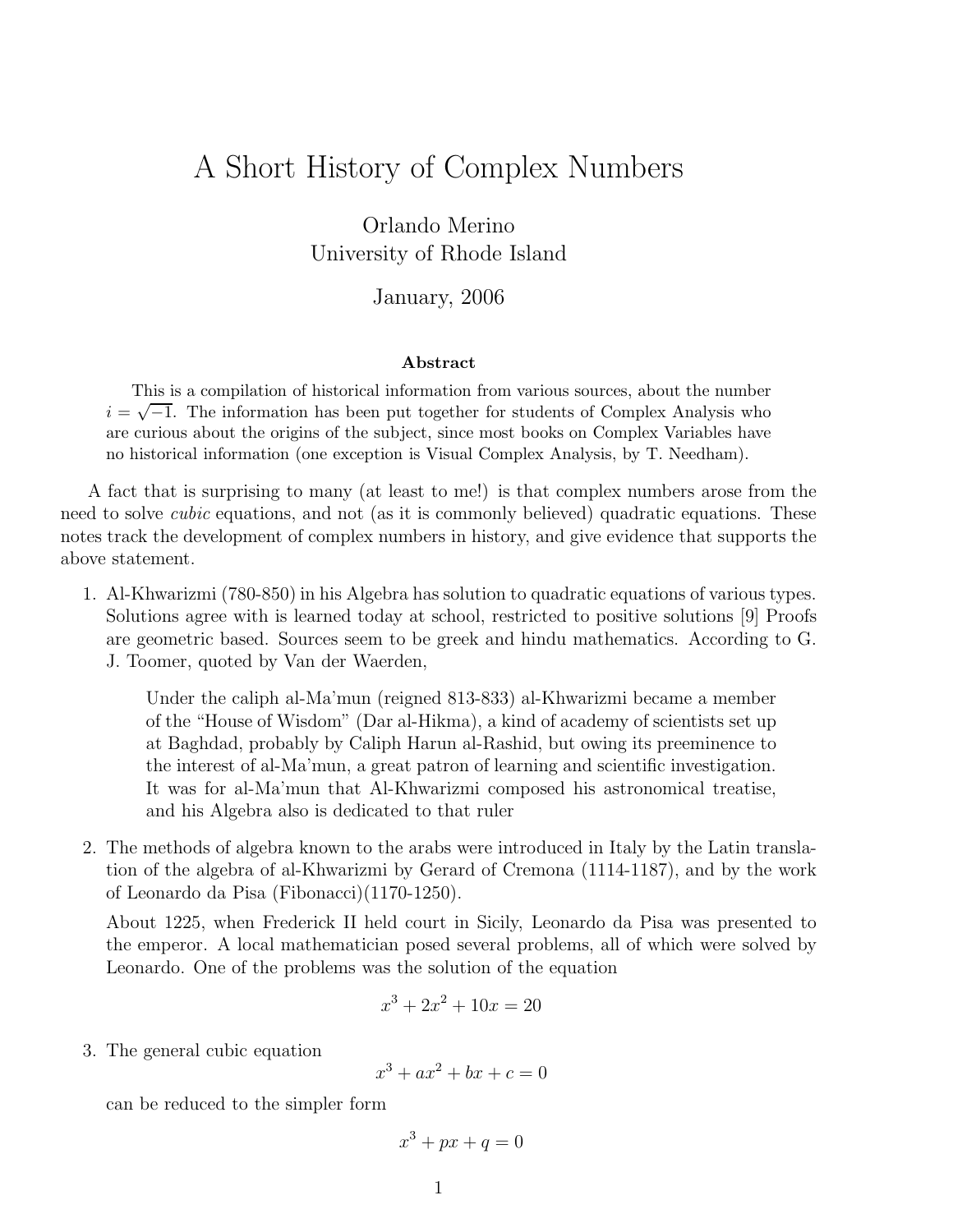through the change of variable  $x' = x + \frac{1}{3}$  $\frac{1}{3}a$ . This change of variable appears for the first time in two anonymous florentine manuscripts near the end of the 14th century.

If only positive coefficients and positive values of  $x$  are admitted, there are three cases, all collectively known as depressed cubic:

(a) 
$$
x^3 + px = q
$$
  
\n(b)  $x^3 = px + q$   
\n(c)  $x^3 + q = px$ 

- 4. The first to solve equation (1) (and maybe (2) and (3)) was Scipione del Ferro, professor of U. of Bologna until 1526, when he died. In his deathbed, del Ferro confided the formula to his pupil Antonio Maria Fiore. Fiore challenged Tartaglia to a mathematical contest. The night before the contest, Tartaglia rediscovered the formula and won the contest. Tartaglia in turn told the formula (but not the proof) to Gerolamo Cardano, who signed an oath to secrecy. From knowledge of the formula, Cardano was able to reconstruct the proof. Later, Cardano learned that del Ferro had the formula and verified this by interviewing relatives who gave him access to del Ferro's papers. Cardano then proceeded to publish the formula for all three cases in his Ars Magna (1545). It is noteworthy that Cardano mentioned del Ferro as first author, and Tartaglia as obtaining the formula later in independent manner.
- 5. A difficulty in case (2) that was not present in the solution to (1) is the possibility of having the square root of a negative number appear in the numerical expression given by the formula. Here is the derivation: Substitute  $x = u + v$  into  $x^3 = px + q$  to obtain

$$
x^{3} - px = u^{3} + v^{3} + 3uv(u + v) - p(u + v) = q
$$

Set  $3uv = p$  above to obtain  $u^3 + v^3 = q$  and also  $u^3v^3 = (p/3)^3$ . That is, the sum and the product of two cubes is known. This is used to form a quadratic equation which is readily solved:

$$
x = u + v = \sqrt[3]{\frac{1}{2}q + w} + \sqrt[3]{\frac{1}{2}q - w}
$$

where

$$
w = \sqrt{(\frac{1}{2}q)^2 - (\frac{1}{3}p)^3}
$$

The so-called *casus irreducibilis* is when the expression under the radical symbol in  $w$ is negative. Cardano avoids discussing this case in Ars Magna. Perhaps, in his mind, avoiding it was justified by the (incorrect) correspondence between the casus irreducibilis and the lack of a real, positive solution for the cubic.

6. According to [9], "Cardano was the first to introduce complex numbers  $a + \sqrt{-b}$  into algebra, but had misgivings about it." In Chapter 37 of Ars Magna the following problem is posed: "To divide 10 in two parts, the product of which is 40".

It is clear that this case is impossible. Nevertheless, we shall work thus: We divide 10 into two equal parts, making each 5. These we square, making 25. Subtract 40, if you will, from the 25 thus produced, as I showed you in the chapter on operations in the sixth book leaving a remainder of -15, the square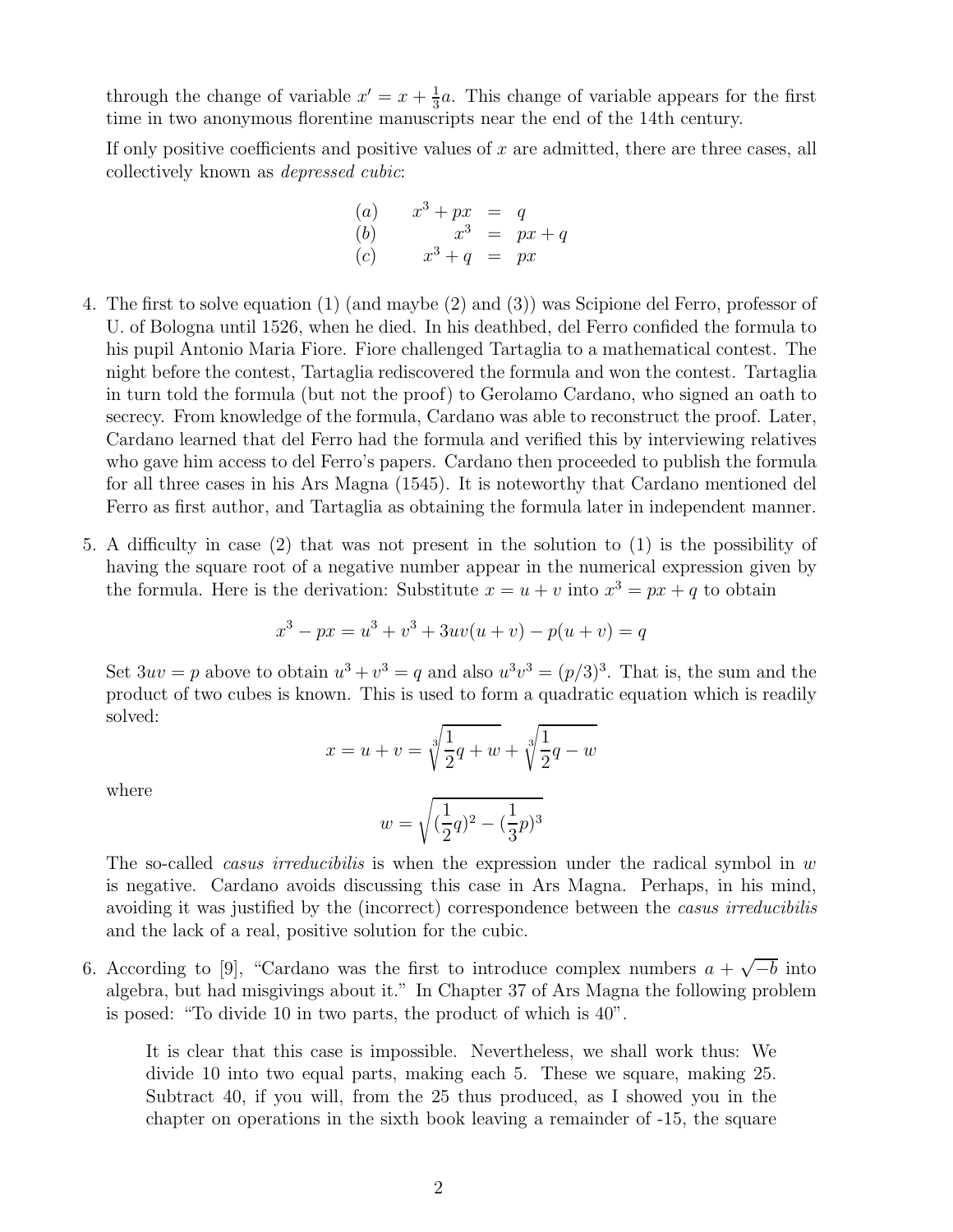root of which added to or subtracted from 5 gives parts the product of which is 40. These will be  $5 + \sqrt{-15}$  and  $5 - \sqrt{-15}$ .

Putting aside the mental tortures involved, multiply  $5 + \sqrt{-15}$  and  $5 - \sqrt{-15}$ making  $25 - (-15)$  which is  $+15$ . Hence this product is 40.

7. Rafael Bombelli authored l'Algebra (1572, and 1579), a set of three books. Bombelli introduces a notation for  $\sqrt{-1}$ , and calls it "*più di meno*".

The discussion of cubics in l'Algebra follows Cardano, but now the casus irreducibilis is fully discussed. Bombelli considered the equation

$$
x^3 = 15x + 4
$$

for which the Cardan formula gives

$$
x = \sqrt[3]{2 + \sqrt{-121}} + \sqrt[3]{2 - \sqrt{-121}}
$$

Bombelli observes that the cubic has  $x = 4$  as a solution, and then proceeds to explain the expression given by the Cardan formula as another expression for  $x = 4$  as follows. He sets

$$
\sqrt[3]{2 + \sqrt{-121}} = a + bi
$$

from which he deduces

$$
\sqrt[3]{2 - \sqrt{-121}} = a - bi
$$

and obtains, after algebraic manipulations,  $a = 2$  and  $b = 1$ . Thus

$$
x = a + bi + a - bi = 2a = 4
$$

After doing this, Bombelli commented:

" At first, the thing seemed to me to be based more on sophism than on truth, but I searched until I found the proof."

8. René Descartes (1596-1650) was a philosopher whose work, La Géométrie, includes his application of algebra to geometry from which we now have Cartesian geometry. Descartes was pressed by his friends to publish his ideas, and he wrote a treatise on science under the title "Discours de la méthod pour bien conduire sa raison et chercher la vérité dans les sciences". Three appendices to this work were La Dioptrique, Les Météores, and La Géométrie. The treatise was published at Leiden in 1637. Descartes associated imaginary numbers with geometric impossibility. This can be seen from the geometric construction he used to solve the equation  $z^2 = az - b^2$ , with a and  $b^2$  both positive. According to [1], Descartes coined the term imaginary:

"For any equation one can imagine as many roots [as its degree would suggest], but in many cases no quantity exists which corresponds to what one imagines."

9. John Wallis (1616-1703) notes in his Algebra that negative numbers, so long viewed with suspicion by mathematicians, had a perfectly good physical explanation, based on a line with a zero mark, and positive numbers being numbers at a distance from the zero point to the right, where negative numbers are a distance to the left of zero. Also, he made some progress at giving a geometric interpretation to  $\sqrt{-1}$ .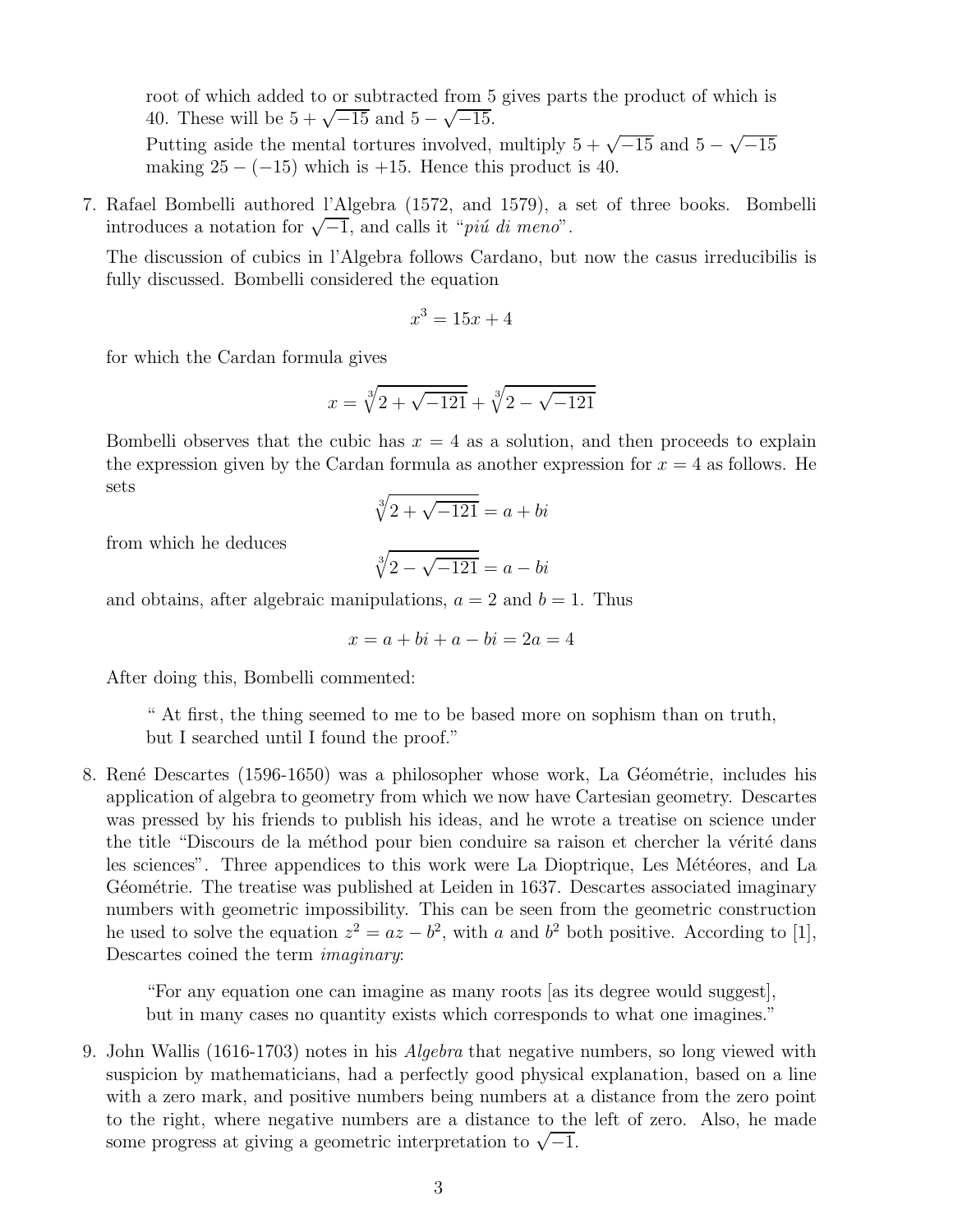10. Abraham de Moivre (1667-1754) left France to seek religious refuge in London at eighteen years of age. There he befriended Newton. In 1698 he mentions that Newton knew, as early as 1676 of an equivalent expression to what is today known as de Moivre's theorem:

$$
(\cos(\theta) + i\sin(\theta))^n = \cos(n\theta) + i\sin(n\theta)
$$

where  $n$  is an integer. Apparently Newton used this formula to compute the cubic roots that appear in Cardan formulas, in the irreducible case. de Moivre knew and used the formula that bears his name, as it is clear from his writings -although he did not write it out explicitly.

- 11. L. Euler (1707-1783) introduced the notation  $i = \sqrt{-1}$  [3], and visualized complex numbers as points with rectangular coordinates, but did not give a satisfactory foundation for complex numbers. Euler used the formula  $x + iy = r(\cos \theta + i \sin \theta)$ , and visualized the roots of  $z^n = 1$  as vertices of a regular polygon. He defined the complex exponential, and proved the identity  $e^{i\theta} = \cos \theta + i \sin \theta$ .
- 12. Caspar Wessel (1745-1818), a Norwegian, was the first one to obtain and publish a suitable presentation of complex numbers. On march 10, 1797, Wessel presented his paper "On the Analytic Representation of Direction: An Attempt" to the Royal Danish Academy of Sciences. The paper was published in the Academy's Memoires of 1799. Its quality was judged to be so high that it was the first paper to be accepted for publication by a non-member of the academy.

Wessel's paper, written in danish, went unnoticed until 1897, when it was unearthed by an antiquarian, and its significance recognized by the Danish mathematician Sophus Christian Juel.

Wessel's approach used what we today call vectors. He uses the geometric addition of vectors (parallelogram law) and defined multiplication of vectors in terms of what we call today adding the polar angles and multiplying the magnitudes.

- 13. Jean-Robert Argand (1768-1822) was a Parisian bookkeeper. It is not known whether he had mathematical training. Argand produced a pamphlet in 1806, run by a private press in small print. He failed to include his name in the title page. The title was "Essay on the Geometrical Interpretation of Imaginary Quantities". One copy ended up in the hands of the mathematician A. Legendre (1752-1833) who in turn mentioned it in a letter to Francois Francais, a professor of mathematics. When Francais died, he inherited his papers to his brother Jaques who was a professor of military art and a mathematician. He found Legendre's letter describing Argand's mathematical results, but Legendre failed to mention Argand. Jaques published an article in 1813 in the Annales de Mathémathiques giving the basics of complex numbers. In the last paragraph of the paper, Jaques acknowledged his debt to Legendre's letter, and urged the unknown author to come forward. Argand learned of this and his reply appeared in the next issue of the journal.
- 14. William Rowan Hamilton (1805-65) in an 1831 memoir defined ordered pairs of real numbers  $(a, b)$  to be a *couple*. He defined addition and multiplication of couples:  $(a, b)+(c, d)$  $(a + c, b + d)$  and  $(a, b)(c, d) = (ac - bd, bc + ad)$ . This is in fact an algebraic definition of complex numbers.